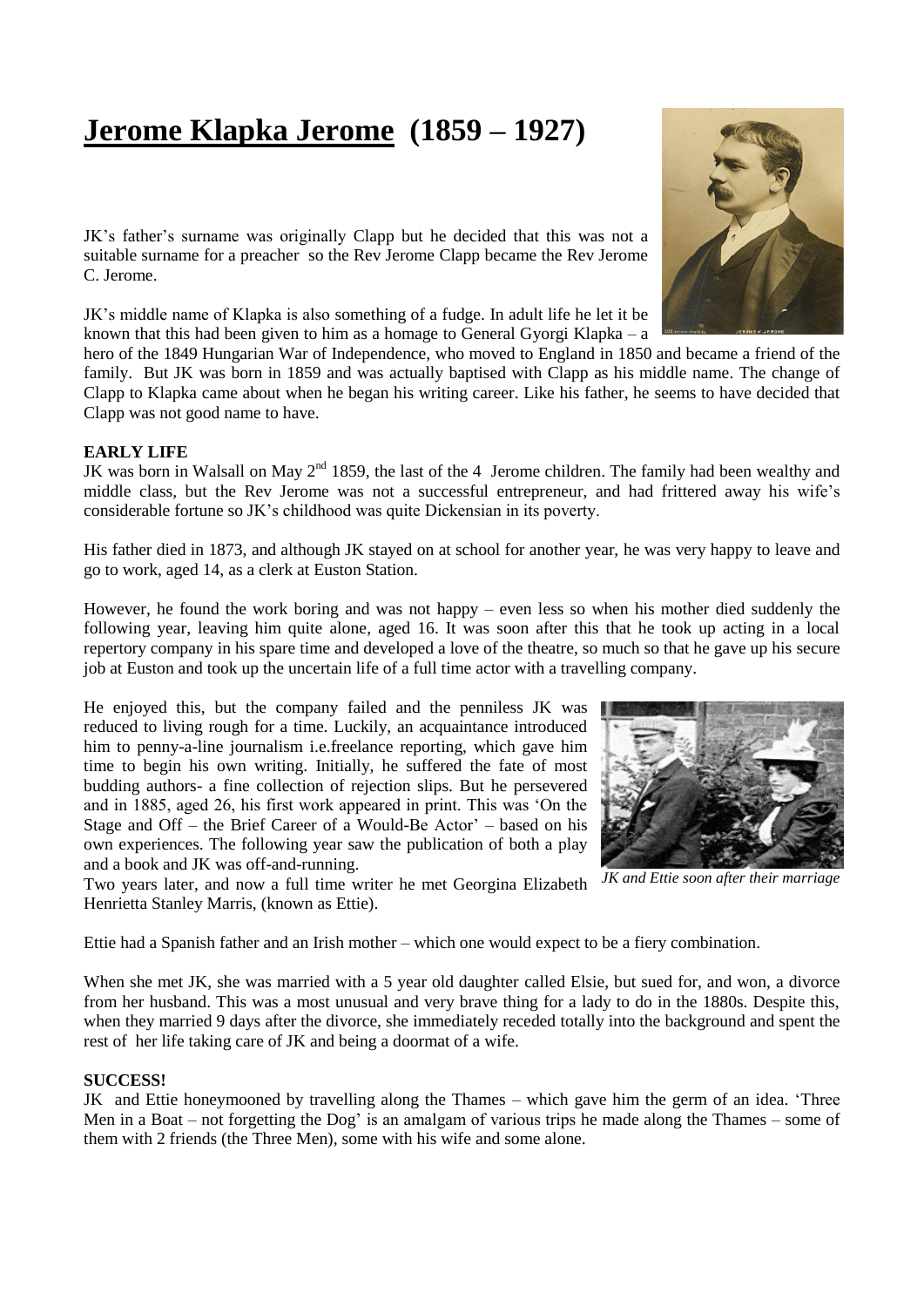JK had originally intended to write a 'straight' book to be called 'The Story of the Thames' but the publisher threw out the informative sections, kept the funny anecdotes, and it became the book we all know. (You may remember that he describes Marlow as 'one of the pleasantest river centres'.) The book was not altogether a success with the critics when it was published in 1889, but was a resounding success with the public and was translated into German, French, Russian, Danish, Portuguese, Afrikaans and even Erse, and is still in print today.

JK continued to be successful and even became a magazine editor and publisher himself, but in 1897 a libel action against his magazine was his financial ruin. Although the jury awarded damages of just 1 farthing to the plaintiff, both sides had to pay their own costs – which in JK's case were £9000. He had to sell everything but fortunately the continued healthy royalties from 'Three Men in a Boat' helped to keep them afloat.

Ettie gave birth to their only child in 1898– a daughter, Rowena. After living abroad for a few years, they moved back to England – to a house called Gould's Grove, overlooking the Thames near Wallingford. In 1907 he wrote 'The Passing of the Third Floor Back' – a book of related stories, which he later turned into his most successful play. By now, he was a leading literary light, and friendly with, amongst others, H G Wells, Thomas Hardy, Rudyard Kipling and Sir Arthur Conan Doyle.

## **MARLOW**

In about 1908, the family moved to Monk's Corner on Marlow Common. We know about this because of May Walker, who was interviewed as part of the Memories of Marlow audio recordings that the Marlow Society



May became her special 'pet'. *JK and his portrait at Monk's Corner*

has been making of elderly Marlow residents for 20 years. Mrs Walker, had very clear memories of her early life in the Jerome household. When she was 2 years old, her parents (Gertrude and Edward Hammond) went to Goulds Grove, Gertrude to be housekeeper and Edward to be gardener and chauffeur to the Jeromes. Later, after a fire at Goulds Grove, they all moved to Monks Corner where the Hammonds had a large bed-sitting room over the kitchen with a small room off to the side for May

Ettie Jerome took a great fancy to little May, unlike her husband and two daughters – all of whom were polite to May, but remote. Mrs Jerome decided May's bedtime, bathed her, brushed her hair and dressed her each morning. She bought her dresses from Harrods or had them made specially. She paid for dancing lessons and music lessons and bought her special toys.

May was very fond of Mrs Jerome, and loved her childhood at Monks Corner, which came to an end when May was seven years old. Her mother became pregnant and gave in her notice. Although May's father continued to work for the Jeromes, the Hammond family moved to a small cottage on Marlow Common. Mrs Jerome at first continued to feature in May's life – buying clothes for her and enrolling her in a private school. However, Mrs Hammond had had enough, so she took May away from the private school, moved the family to Bovingdon Green and sent May to the village school.

JK was 55 years old when WW1 broke out, but he was very keen to serve, volunteered for active service, but was, of course, refused because of his age He learnt that the French Army was not so fussy about rules and regulations, offered himself to them and was delighted to be accepted as an ambulance driver. After some training, he sailed for the front in 1916.

It was a terrible time – the cold, the rain, the mud, the rats, the lice, the noise of the guns, the ghastly wounds of the soldiers: all made him realise that war is anything but the adventure he had expected. He lasted a year before returning home to Monk's Corner in 1917, a changed man. His heart had been weakened and he was quite depressed. He made speeches and wrote articles in favour of



*"Ambulance Driver Nine"*